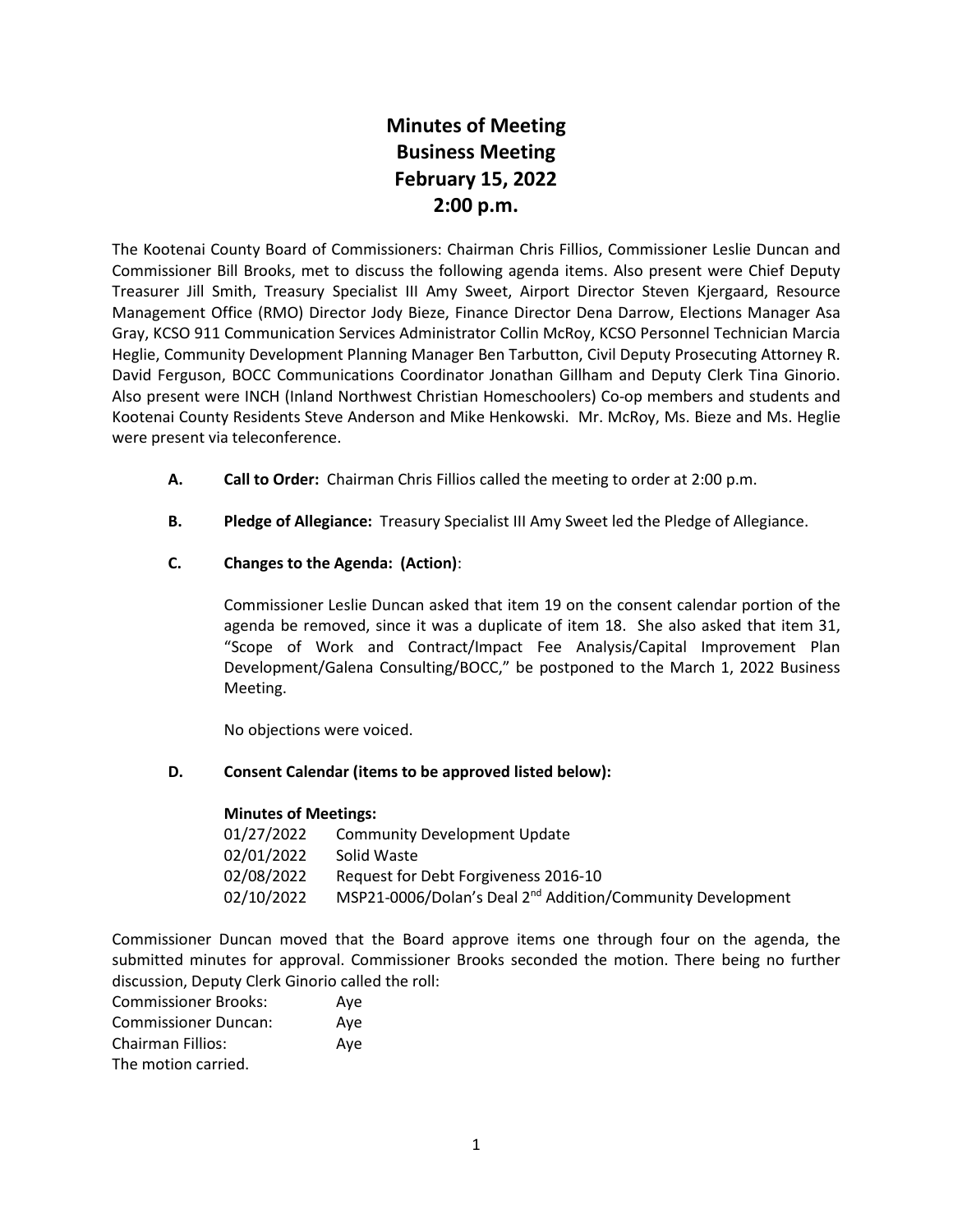### **E. Consent Calendar (items to be approved listed below):**

#### **Board Actions:**

Treasurer Claims for Surplus Cash from 808 Trust Fund Treasurer's Monthly Report for November 2021 Treasurer's Settlements and Statements for November 2021 Treasurer's Monthly Report for December 2021 Treasurer's Settlements and Statements for December 2021 Treasurer's Settlements and Statements for January 2022 Approve/Transfer of K9 Insurance Reimbursement to K9 Donation Account/KCSO Hayden Area Regional Sewer Board (HARSB) Infra Pipe Solutions Kennel License Renewal/Toohey/Ballew/Tails Inn, LLC Kennel License Renewal/Peterson/B & C Kennel BOCC Signatures for Indigent Cases: 02/03/2022 – 02/09/2022 Assessor Allow Homeowners Exemption Assessor Adjustment to Tax/Valuation Human Resources PAF/SCF Report for FY23 PP04 Week 2 Human Resources PAF/SCF Report for FY23 PP04 Week 2 - Removed as duplicate

Commissioner Duncan moved that the Board approve items five through eighteen as part of the Consent Calendar. Commissioner Brooks seconded the motion. There being no further discussion, Deputy Clerk Ginorio called the roll: Commissioner Brooks: Aye

Commissioner Duncan: Aye Chairman Fillios: Aye The motion carried.

# **F. Payables List (Action):**

Commissioner Duncan moved that the Board accept the Payables List for the week of February 7, 2022 through February 11, 2022 in the amount of \$731,443.17, with no jury payments. Commissioner Brooks seconded the motion. There being no further discussion, Deputy Clerk Ginorio called the roll:

| <b>Commissioner Brooks:</b> | Ave |
|-----------------------------|-----|
| <b>Commissioner Duncan:</b> | Aye |
| Chairman Fillios:           | Ave |
| The motion carried.         |     |

# **G. Business:**

# **Addendum No. 1 /Intermax Networks Tower and Ground Lease/Newmax LLC dba Intermax Networks/911 (Action)**

KCSO 911 Communication Services Administrator Collin McRoy requested the Board's approval of Addendum No. 1 to the Intermax Networks Tower and Ground Lease. He said Intermax wanted to add some additional equipment at Maxon Butte and noted that Intermax's base rent would then be increased.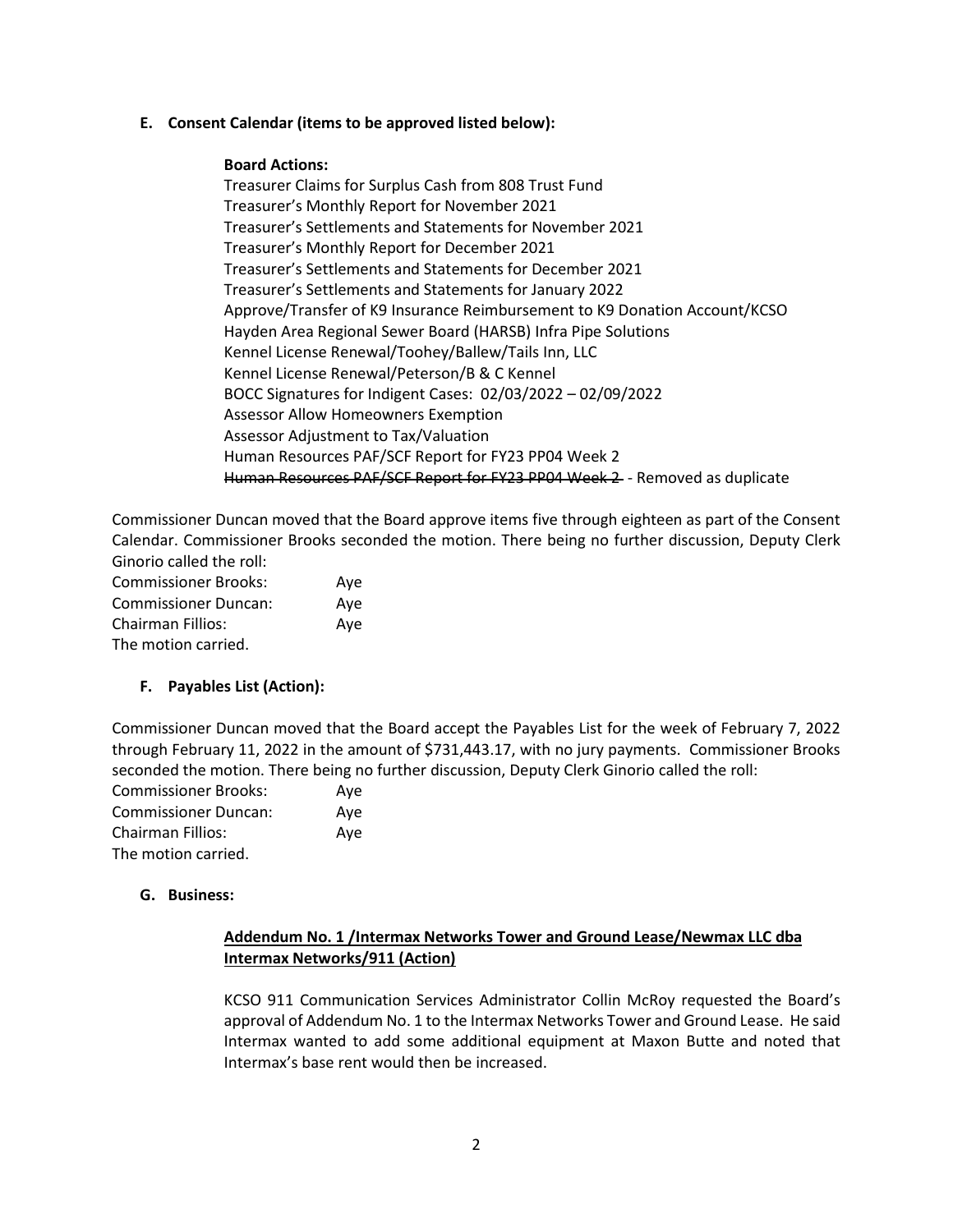Commissioner Brooks moved that the Board approve Addendum No. 1 to the Intermax Networks Tower and Ground Lease with Newmax LLC dba Intermax Networks. Commissioner Duncan seconded the motion. There being no further discussion, Deputy Clerk Ginorio called the roll:

Commissioner Brooks: Aye Commissioner Duncan: Aye Chairman Fillios: Aye The motion carried.

# **Professional Services Agreement/Cougar Gulch Reconnaissance Survey 2021 Development of Comprehensive Historic Context/Boswell/Resource Management Office (Action)**

Resource Management Office (RMO) Director Jody Bieze requested the Board's approval of a Professional Services Agreement between Kootenai County and Sharon Boswell for the Cougar Gulch Reconnaissance Survey to provide additional historic context to the area. She stated that the project was funded by a CLG (Certified Local Government) grant in the amount of \$7,000, with the required match being covered in kind.

Commissioner Duncan moved that the Board approve the Professional Services Agreement with Cougar Gulch Reconnaissance Survey 2021 Development of Comprehensive Historic Context with Boswell. Commissioner Brooks seconded the motion. There being no further discussion, Deputy Clerk Ginorio called the roll:

| <b>Commissioner Brooks:</b> | Aye |
|-----------------------------|-----|
| <b>Commissioner Duncan:</b> | Ave |
| <b>Chairman Fillios:</b>    | Ave |
| The motion carried.         |     |

Commissioner Duncan introduced the visiting group of parents and students from INCH (Inland Northwest Christian Homeschoolers).

# **Site Disturbance Plan Review Contract Renewal/Welch Comer & Associates/Community Development (Action)**

Community Development Planning Manager Ben Tarbutton requested the Board's approval of a renewal of the Site Disturbance Plan Review Contract with Welch Comer & Associates. He confirmed that contract called for a per-permit charge and said the contract had been reviewed by Civil Deputy Prosecuting Attorney Pat Braden.

Commissioner Brooks moved that the Board approve the Site Disturbance Plan Review Contract Renewal with Welch Comer & Associates and Community Development. Commissioner Duncan seconded the motion. There being no further discussion, Deputy Clerk Ginorio called the roll:

| <b>Commissioner Brooks:</b> | Aye |
|-----------------------------|-----|
| <b>Commissioner Duncan:</b> | Aye |
| Chairman Fillios:           | Aye |
| The motion carried.         |     |

Mr. Tarbutton exited the meeting at 2:07 p.m.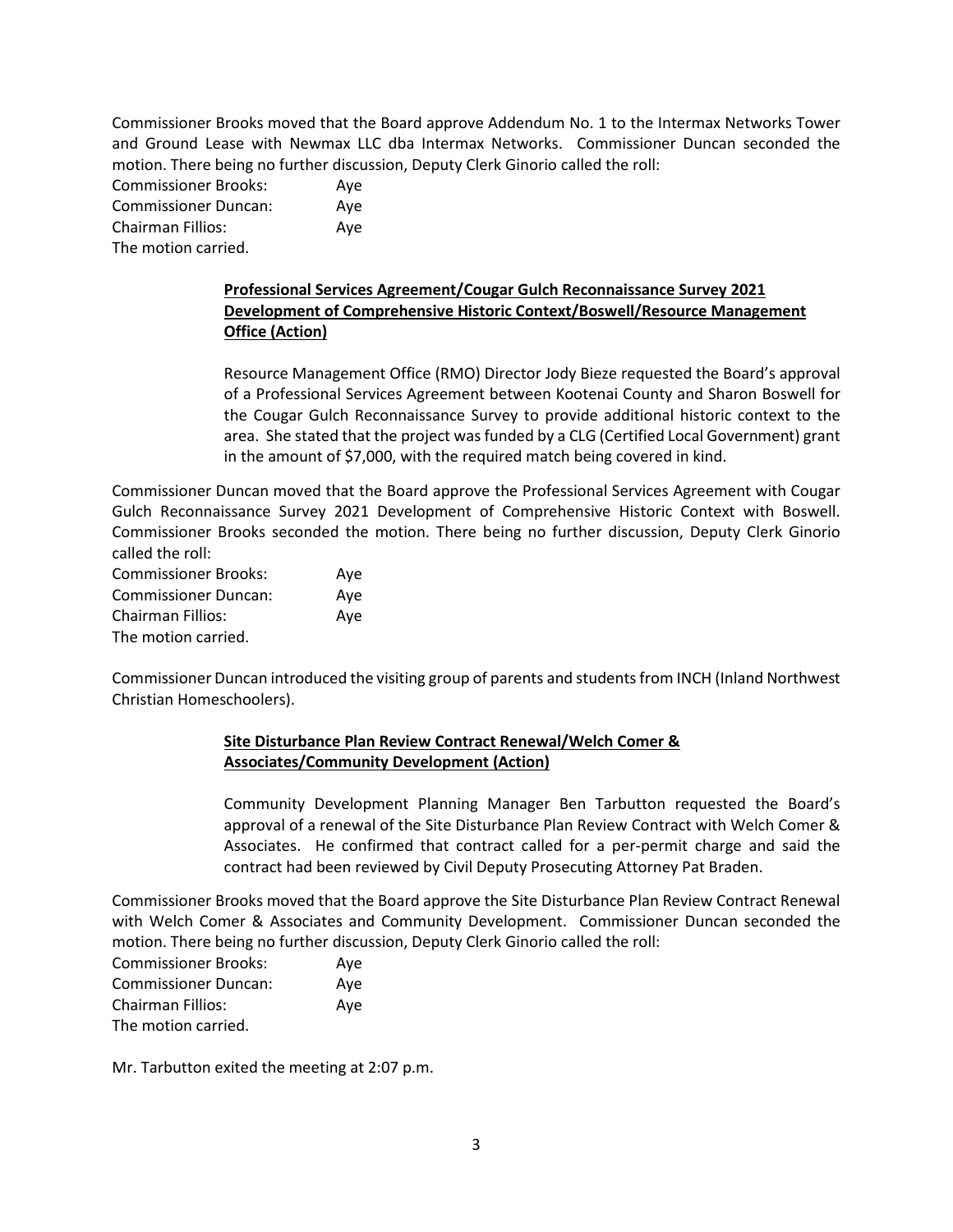# **Termination of Ground Lease AAL-2020-650 Due to Sale of Hangar/208 Aviation, LLC/Airport (Action)**

# **Ground Lease AAL-2022-100 Hangar Purchase/GCM Hangar, LLC/Airport (Action)**

Airport Director Steven Kjergaard suggested that items 24 and 25 be combined, since they related to the same property.

Chairman Fillios agreed.

Mr. Kjergaard requested the Board's approval of the termination of Ground Lease AAL-2020-650 with 208 Aviation, LLC, due to the sale of the property, and the new Ground Lease AAL-2022-100 with GMC Hangar, LLC.

Commissioner Duncan moved that the Board approve the termination of Ground Lease AAL-2020-650 with 208 Aviation, LLC and then approve the Ground Lease AAL-2022-100 with GCM Hangar, LLC. Commissioner Brooks seconded the motion. There being no further discussion, Deputy Clerk Ginorio called the roll:

Commissioner Brooks: Aye Commissioner Duncan: Aye Chairman Fillios: Aye The motion carried.

# **Lease Addendum/Addendum A to Lease AAL-2016-500 to Allow Commercial Aeronautical Use of Hangar/EZSkies Air Service, LLC/Airport (Action)**

Mr. Kjergaard requested the Board's approval of a Lease Addendum to Lease AAL-2026- 500 with EZSkies Air Service, LLC to permit commercial operation of a flight school.

Commissioner Brooks moved that the Board approve the Lease Addendum A to Lease AAL-2026-500 to allow commercial aeronautical use of the hangar for EZSkies Air Service, LLC and the Airport. Commissioner Duncan seconded the motion. There being no further discussion, Deputy Clerk Ginorio called the roll:

| <b>Commissioner Brooks:</b> | Ave |
|-----------------------------|-----|
| <b>Commissioner Duncan:</b> | Ave |
| Chairman Fillios:           | Ave |
| The motion carried.         |     |

# **Consent to Sublease/Consent to Sublease AAL-2016-500 to Hans Dyroy, Action Flying Service/EZSkies Air Service, LLC/Airport (Action)**

Mr. Kjergaard requested the Board's approval of a Consent to Sublease AAL-2016-500 to Hans Dyroy, Action Flying Service by EZSkies Air Service, LLC. He explained that the individual that owned the hangar also owned the aircraft that they used for the school. He stated that a sublease agreement was still required and that the Board's approval was necessary.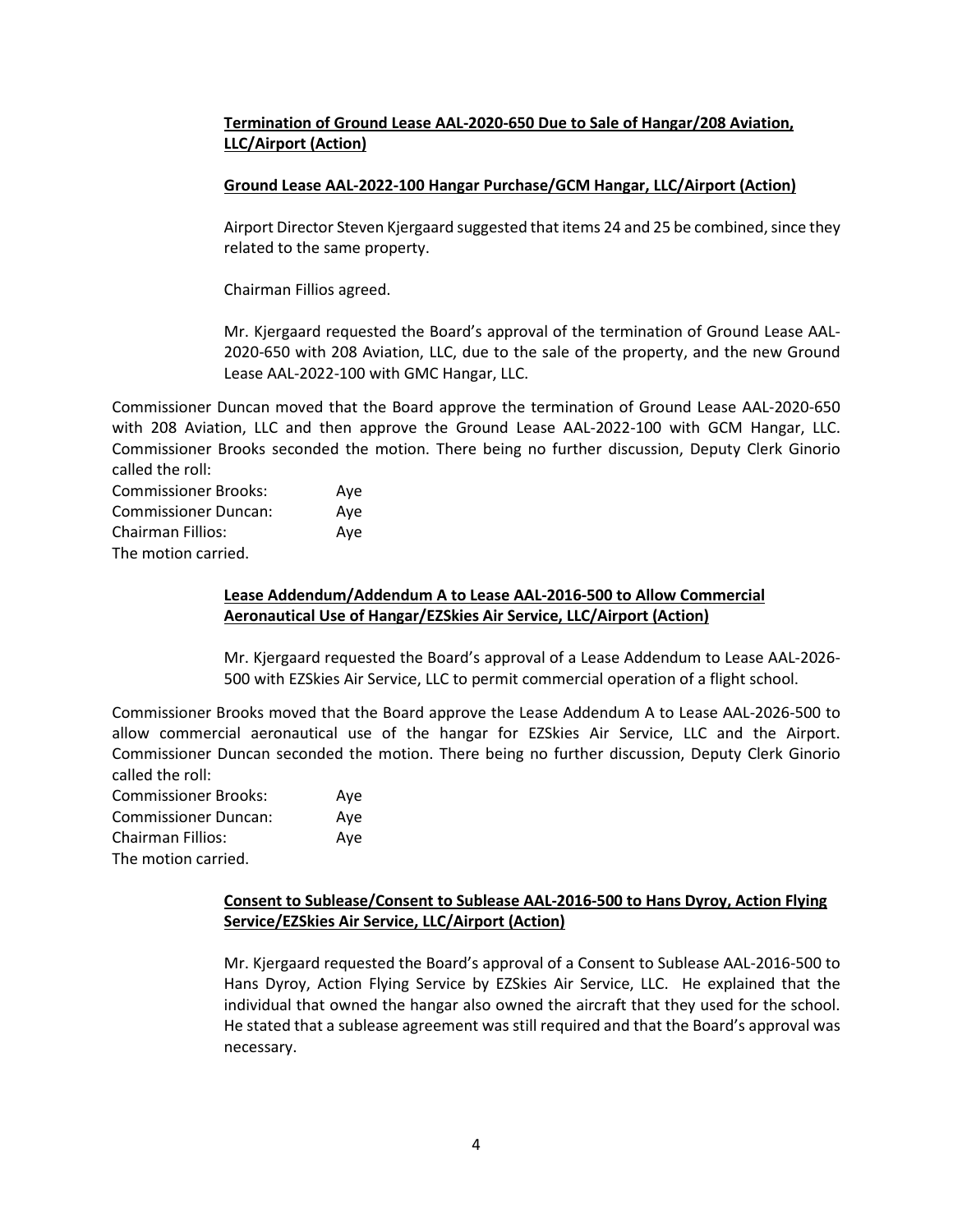Commissioner Duncan moved that the Board approve the Consent to Sublease AAL-2016-500 to Hans Dyroy, Action Flying Service and EZSkies Air Service, LLC. Commissioner Brooks seconded the motion. There being no further discussion, Deputy Clerk Ginorio called the roll:

Commissioner Brooks: Aye Commissioner Duncan: Aye Chairman Fillios: Aye The motion carried.

#### **Contract Approval/Manatron-Aumentum Tech/Treasurer (Action)**

Chief Deputy Treasurer Jill Smith requested the Board's approval of a contract with Manatron-Aumentum Tech. She explained that, as part of their new payment processing service, this company had agreed to pay the one-time fees to upgrade the Treasurer's Office's interface between the property tax and assessment software. She noted that there would be no cost to the County for the one-time fees but the ongoing annual support fee would be increased by about \$3,500 per year. She reported that Information Technology (IT) Director James Martin had approved the additional cost and said he would put it in his budget for next year. She stated that Mr. Martin had said his budget could absorb the approximately \$1,600 cost for this year.

Commissioner Brooks moved that the Board approve the contract with Manatron-Aumentum Tech and the Treasurer's Office. Commissioner Duncan seconded the motion. There being no further discussion, Deputy Clerk Ginorio called the roll:

Commissioner Brooks: Aye Commissioner Duncan: Aye Chairman Fillios: Aye The motion carried.

# **Advisory Board – Appointment/Kevin Kirking/North Idaho Fair – Alternate – Amended Term to Expire on 1/19/2026/BOCC (Action)**

# **Advisory Board – Appointment/Christina Petit/North Idaho Fair – Alternate – Amended Term to Expire on 1/19/2026/BOCC (Action)**

Chairman Fillios said that items 29 and 30 on the agenda could be covered in one motion.

Chairman Fillios moved that the Board approve the Advisory Board appointments of Kevin Kirking and Christina Petit to the North Idaho Fair Board as Alternates, with terms to expire January 19, 2026. Commissioner Duncan seconded the motion. There being no further discussion, Deputy Clerk Ginorio called the roll:

| <b>Commissioner Brooks:</b> | Ave |
|-----------------------------|-----|
| <b>Commissioner Duncan:</b> | Ave |
| <b>Chairman Fillios:</b>    | Ave |
| The motion carried.         |     |

#### **Scope of Work and Contract/Impact Fee Analysis/Capital Improvement Plan Development/Galena Consulting/BOCC (Action)**

This item was pulled from the agenda.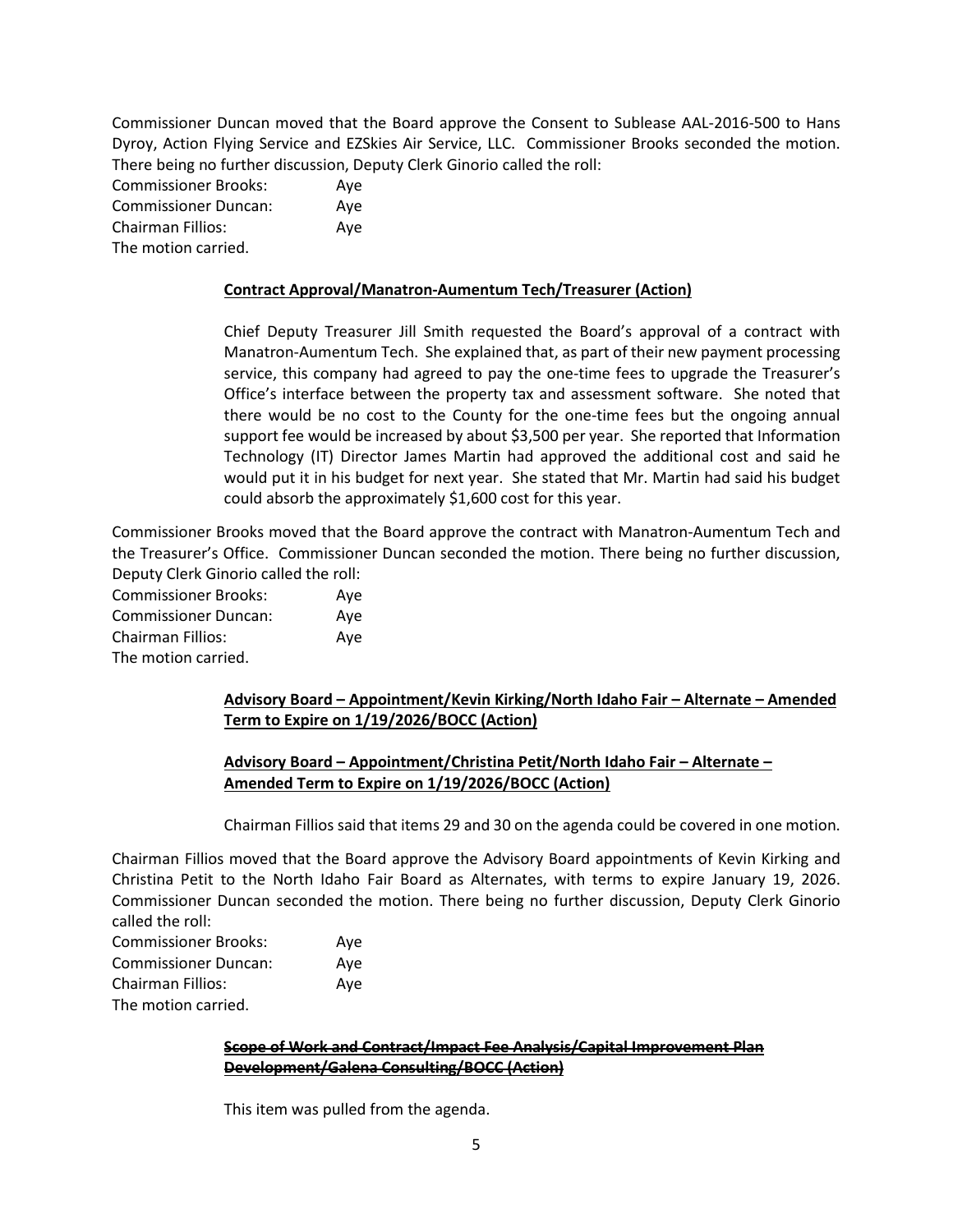# **Resolution 2022-16/Classify Records/Sheriff (Action)**

# **Resolution 2022-17/Destroy Documents/Sheriff (Action)**

KCSO Personnel Technician Marcia Heglie requested the Board's approval of Resolutions 2022-16 and 2022-17, for the classification and destruction of records they were no longer required to hold, per Idaho Code.

Commissioner Brooks moved that the Board approve Resolution 2022-16 and 2022-17, for the classification and destruction of records for the Sheriff's Office. Commissioner Duncan seconded the motion. There being no further discussion, Deputy Clerk Ginorio called the roll:

| <b>Commissioner Brooks:</b> | Ave |
|-----------------------------|-----|
| <b>Commissioner Duncan:</b> | Aye |
| <b>Chairman Fillios:</b>    | Ave |
| The motion carried.         |     |

# **Resolution 2022-18/Approval of Precinct Boundaries Pursuant to Idaho Code 34- 301/Elections (Action)**

Elections Manager Asa Gray requested the Board's approval of Resolution 2022-18, to approve the precinct boundaries pursuant to Idaho Code 34-301. He confirmed that the number of precincts had increased from 70 to 73.

Commissioner Duncan moved that the Board approve Resolution 2022-18 for the approval of precinct boundaries pursuant to Idaho Code 34-301. Commissioner Brooks seconded the motion. There being no further discussion, Deputy Clerk Ginorio called the roll:

| <b>Commissioner Brooks:</b> | Aye |
|-----------------------------|-----|
| <b>Commissioner Duncan:</b> | Aye |
| Chairman Fillios:           | Aye |
| The motion carried.         |     |

# **BOCC Department Budget Meetings (Discussion)**

Commissioner Duncan commented that the Board members were beginning their fourth Budget Season together and that each time had brought changes. She suggested that, this year, if a BOCC department had no changes in their budget, they not be required to schedule an individual meeting before the Board, but if there was a change that they would. She said she would extend the suggestion to cover the other Elected Officials.

Chairman Fillios voiced agreement with the suggestion. No objections were voiced.

No motion was required at this time.

# **Board Approval: Consider Offer for Lot Line Adjustment 214 W. Foster Ave/BOCC (Action)**

Commissioner Duncan remarked that this parcel had been an issue since the 1990's. She suggested that a lot line adjustment be considered in reference to the property. She said the County's lot line currently passed through their back yard and part of their structure.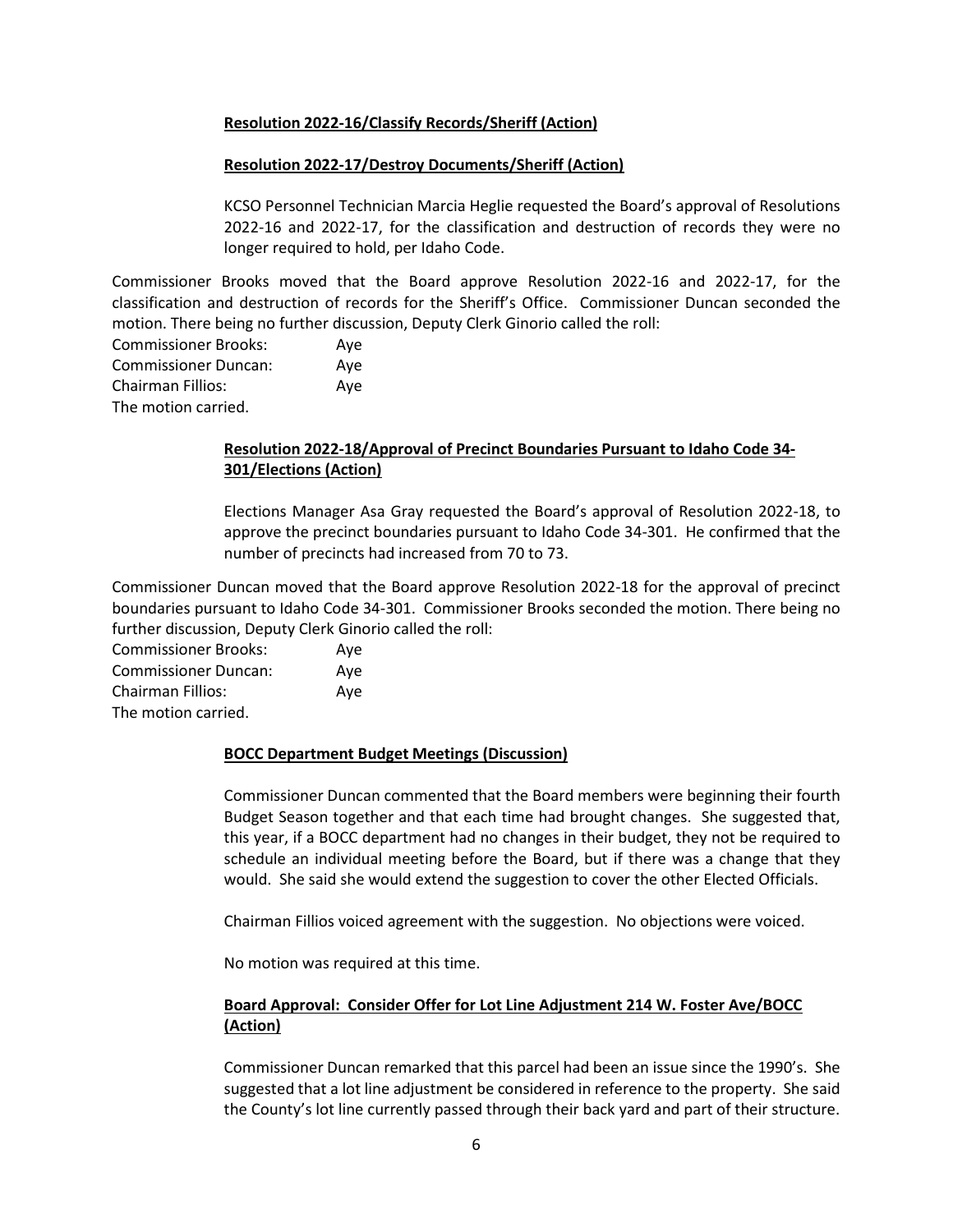Commissioner Duncan reported that the property owners had made the County an offer.

Commissioner Duncan moved that the Board acknowledge the receipt of a \$1,000 offer and approve the adjustment contingent upon the lot line agreement and the correction to the deed, with the Board to ratify it at a later time when the agreement was ready to be signed. Commissioner Brooks seconded the motion. There being no further discussion, Deputy Clerk Ginorio called the roll:

Commissioner Brooks: Aye Commissioner Duncan: Aye Chairman Fillios: Aye The motion carried.

Civil Deputy Prosecuting Attorney R. David Ferguson exited the meeting at 2:17 p.m.

#### **Status Update Pending Items/Board of Commissioners (Discussion)**

Chairman Fillios acknowledged that the following items had been covered out of the order in which they had been listed on the agenda.

#### Impact Fee Analysis

It was generally agreed that this topic would be discussed in the March 1, 2022 Business Meeting.

Commissioner Duncan reported that the new agreement would cover the Jail, Sheriff, Coroner and Parks and would include a \$5,000 reduction from the originally quoted price of \$10,000 per area. She remarked that they would have updated information by that time.

General agreement was voiced.

# North Lot Land Sale

Commissioner Duncan noted that this item had been updated during the meeting today.

#### Facilities Expansion

Commissioner Duncan reminded those present that a meeting on this topic would be held on Friday, February 18, 2022.

#### PAC Airport Lease

Mr. Kjergaard reported that the PAC (Panhandle Area Council) had its regular meeting scheduled for March 24, 2022 and this topic would be addressed then.

#### Skeet & Gun Club

Mr. Kjergaard stated that he had not heard anything back from the Club yet.

Chairman Fillios exited the meeting at 2:21 p.m. due to a scheduled phone call.